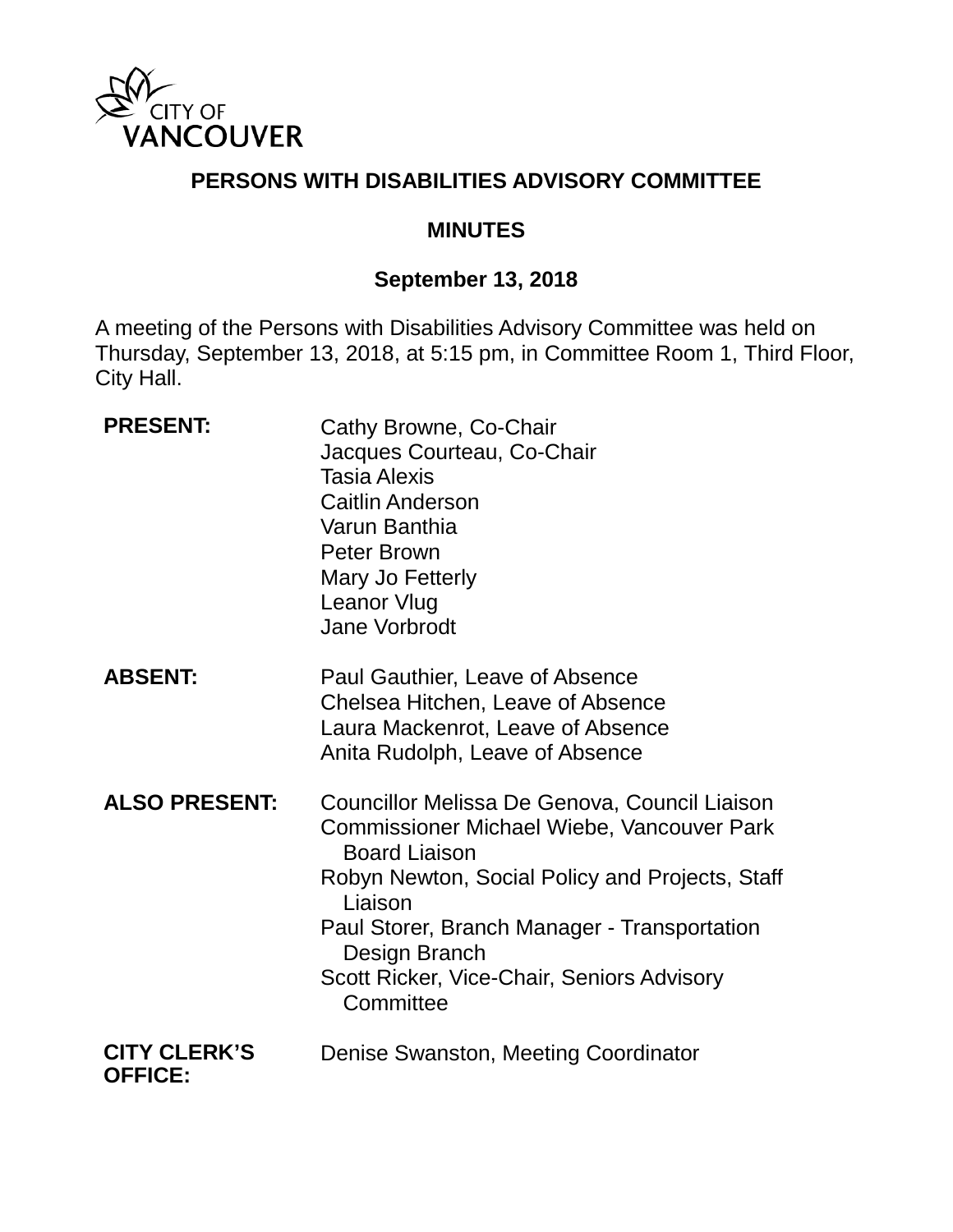### **WELCOME**

The Chair acknowledged that we are on the unceded homelands of the Musqueam, Squamish, and Tsleil-Waututh Nations and we give thanks for their generosity and hospitality on these lands.

## **Leave of Absence Requests**

MOVED by Varun Banthia SECONDED by Mary-Jo Fetterly

> THAT the Persons with Disabilities Advisory Committee approve leaves of absence for Paul Gauthier, Chelsea Hitchen, Laura Mackenrot, and Anita Rudolph for this meeting.

CARRIED UNANIMOUSLY

# **Approval of Minutes**

MOVED by Mary-Jo Fetterly SECONDED by Peter Brown

> THAT the Persons with Disabilities Advisory Committee approve the Minutes from the meeting of [July 26, 2018,](https://vancouver.ca/docs/council/pdad20180726min.pdf) with the addition of adding Tasia Alexis to the taskforce noted on page seven of the minutes.

### CARRIED UNANIMOUSLY

# **1. Accessible City Strategy**

Paul Storer, Branch Manager - Transportation Design Branch, provided an overview of work to date on the Strategy, noting staff's processes and timelines.

Mary-Jo Fetterly provided an overview on collaboration efforts done to date with City staff, and noted some areas of significance that will be outlined in a letter of support to Mayor and Council.

Jacques Courteau, Co-chair, clarified the Committee doesn't want to change anything in the report and the letter is to demonstrate the Committee's support,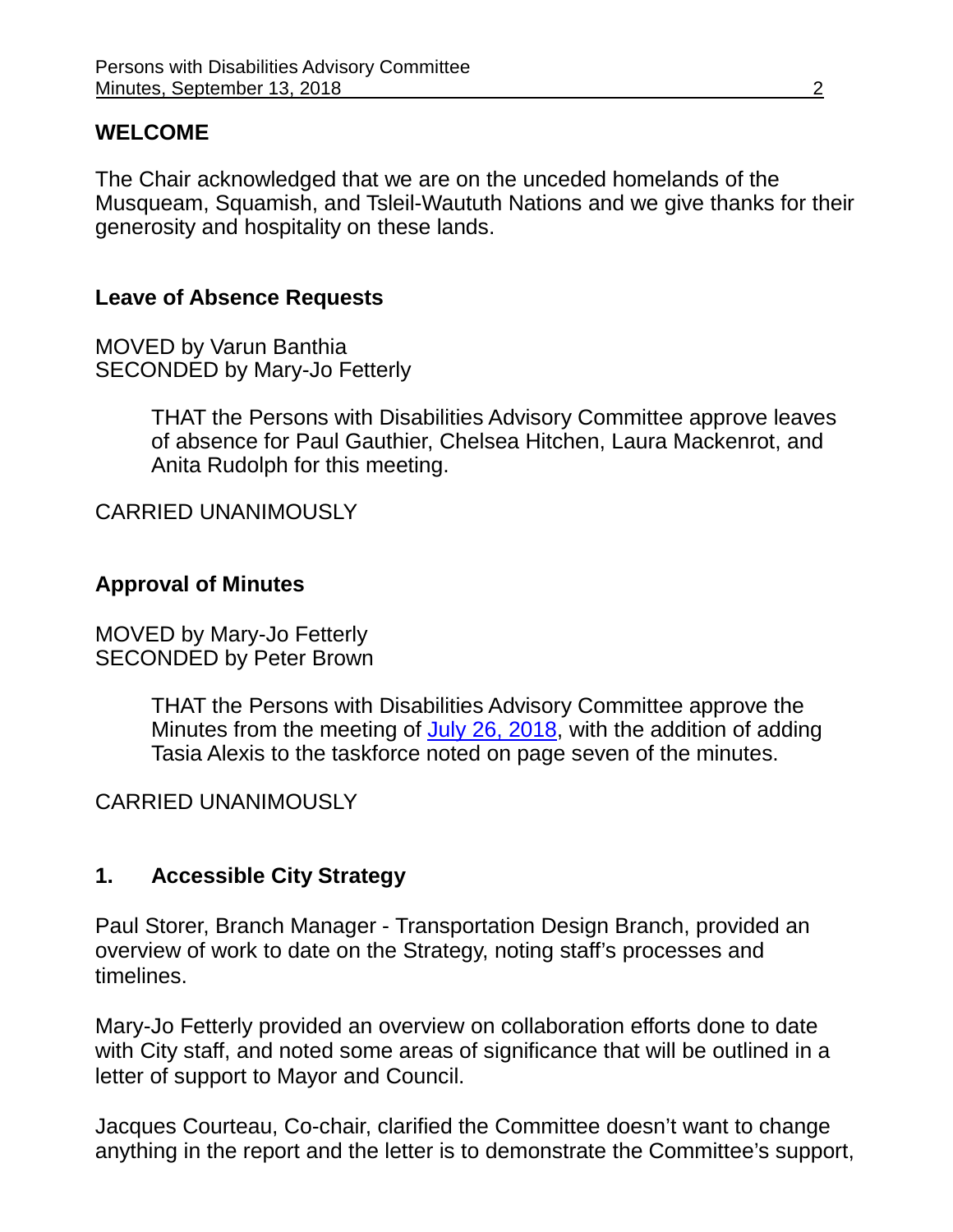as well as clarify the Committee's goal of having a dedicated full time staff member for the Strategy.

Committee members were very supportive and thankful for the many hours of effort put in by Mary-Jo Fetterly, Tasia Alexis, Peter Brown and Anita Rudolph, as well as staff members Robyn Newton and Paul Storer.

Following discussion it was:

MOVED by Mary-Jo Fetterly SECONDED by Caitlin Anderson

## **WHEREAS**

- 1. The Persons with Disabilities Advisory Committee (PDAC) has advocated for years the need for a comprehensive and overarching City strategy to provide and promote accessibility and inclusion for persons with disabilities;
- 2. PDAC approved a motion on April 5, 2018, to authorize the Co-Chairs of the Committee to send a letter, in principle, to the City Manager and relevant staff, outlining the need for an Accessibility and Inclusion Strategy in Vancouver;
- 3. Council unanimously passed a motion on May 2, 2018, directing staff to review current City policies and initiatives with respect to persons with disabilities, universal design and access, as well as options to advance implementation of accessibility throughout the city, potentially including a Vancouver-specific accessibility commitment and strategy, while continuing to address key accessibility issues;
- 4. Staff has prepared an Administrative Report to Council for the Regular Council meeting on September 18, 2018, with recommendations on moving forward with Phase l of an Accessibility Strategy, including a budget for implementation;
- 5. The Administrative Report on Phase I of the Development of the Accessibility Strategy is also the result of consultations with PDAC, the Seniors Advisory Committees, and Persons with Lived Experience accessibility for persons with disabilities; and